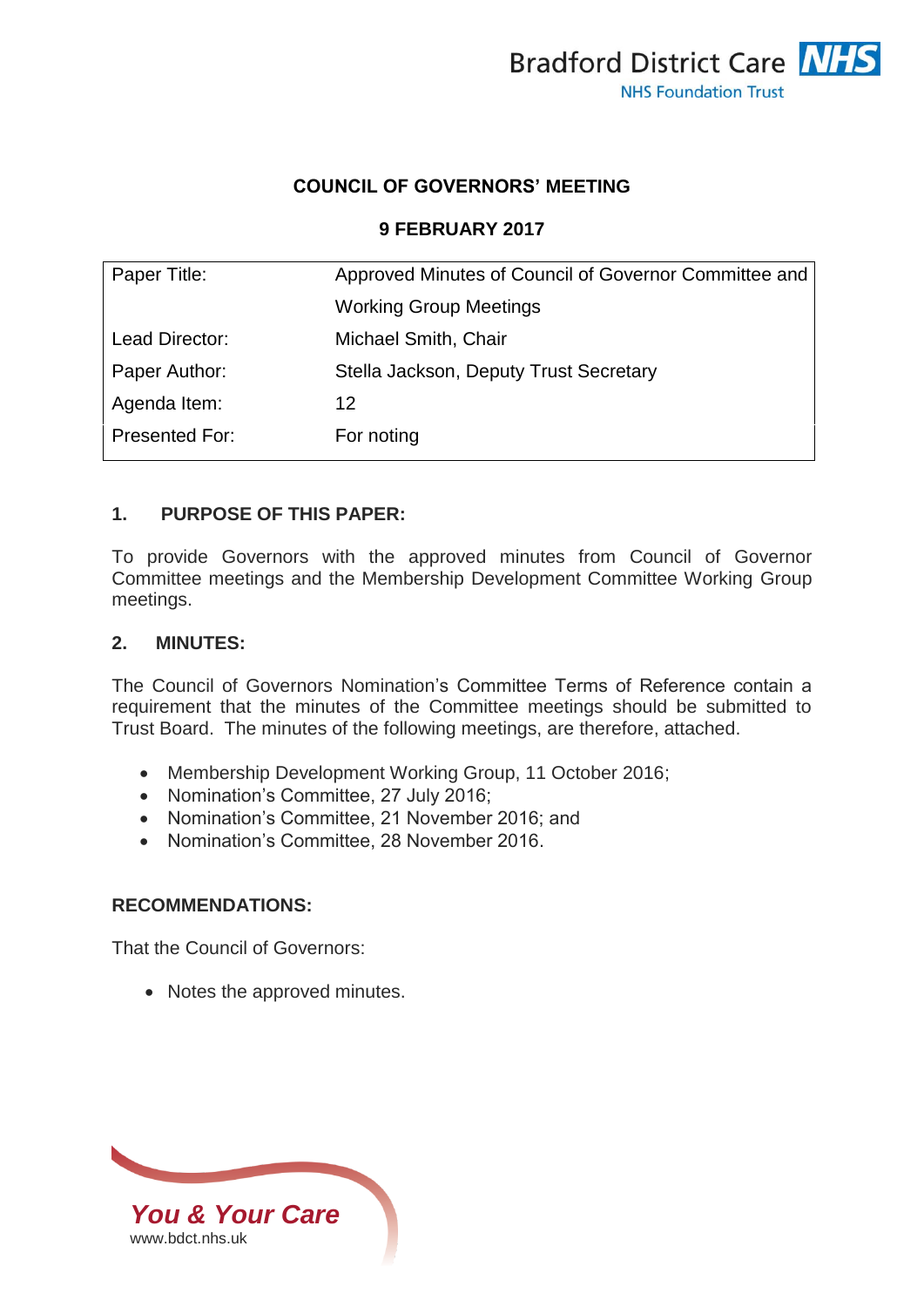#### **Minutes of Council of Governors' Membership Development Working Group held at Bradford District Care Trust, New Mill, Saltaire, Shipley, BD18 3LD at 5.00 pm on Tuesday 11th October 2016**

| Present: | Ann West                                        | <b>Public Governor, Shipley</b>                        |
|----------|-------------------------------------------------|--------------------------------------------------------|
|          | David Spencer                                   | Public Governor, Bradford West                         |
|          | <b>Kevin Russell</b>                            | <b>Public Governor, Bradford East</b>                  |
|          | <b>Nick Smith</b>                               | <b>Public Governor, Keighley</b>                       |
|          | Sandra McIntosh                                 | Public Governor, Bradford South                        |
|          | <b>Noel Waterhouse</b>                          | <b>Clinical Staff Governor</b>                         |
|          | Michelle Eggett                                 | <b>Public Governor, Bradford South</b>                 |
|          |                                                 |                                                        |
|          | In attendance: Stella Jackson<br>Katie Watmough | <b>Deputy Trust Secretary</b><br>FT Team Administrator |
|          |                                                 |                                                        |

#### **1. WELCOME AND APOLOGIES**

The Chair welcomed everyone to the meeting. Apologies had been received from Mr Hogg, Mrs Martin-Richards and Mrs Chatwin. Mr Khan was also absent from the meeting and apologies had not been received.

#### **2. DECLARATIONS OF INTEREST**

There were no declarations of interests.

#### **3. MINUTES OF THE MEMBERSHIP DEVELOPMENT COMMITTEE MEETING HELD ON 4 MAY 2016**

The minutes of the meeting held on 4 May 2016 were agreed to be a true and accurate record.

#### **4. MATTERS ARISING FROM THE MEMBERSHIP DEVELOPMENT COMMITTEE MEETING HELD ON 4 MAY 2016**

#### **Actions**

**4/15/16-1:** The Deputy Trust Secretary reported that she had discussed the impact of the local authority budget cuts on young people participation. She had been informed that Barnardo's are subject to budget cuts every year as part of the Local Authority budget planning round. Public Governor, Nick Smith, added that whilst funding had been confirmed for the current financial year, Barnardo's had been turning WRAP referrals down due to the current and ongoing high demand for this service. Barnardo's did not have the funds or capacity to increase the numbers.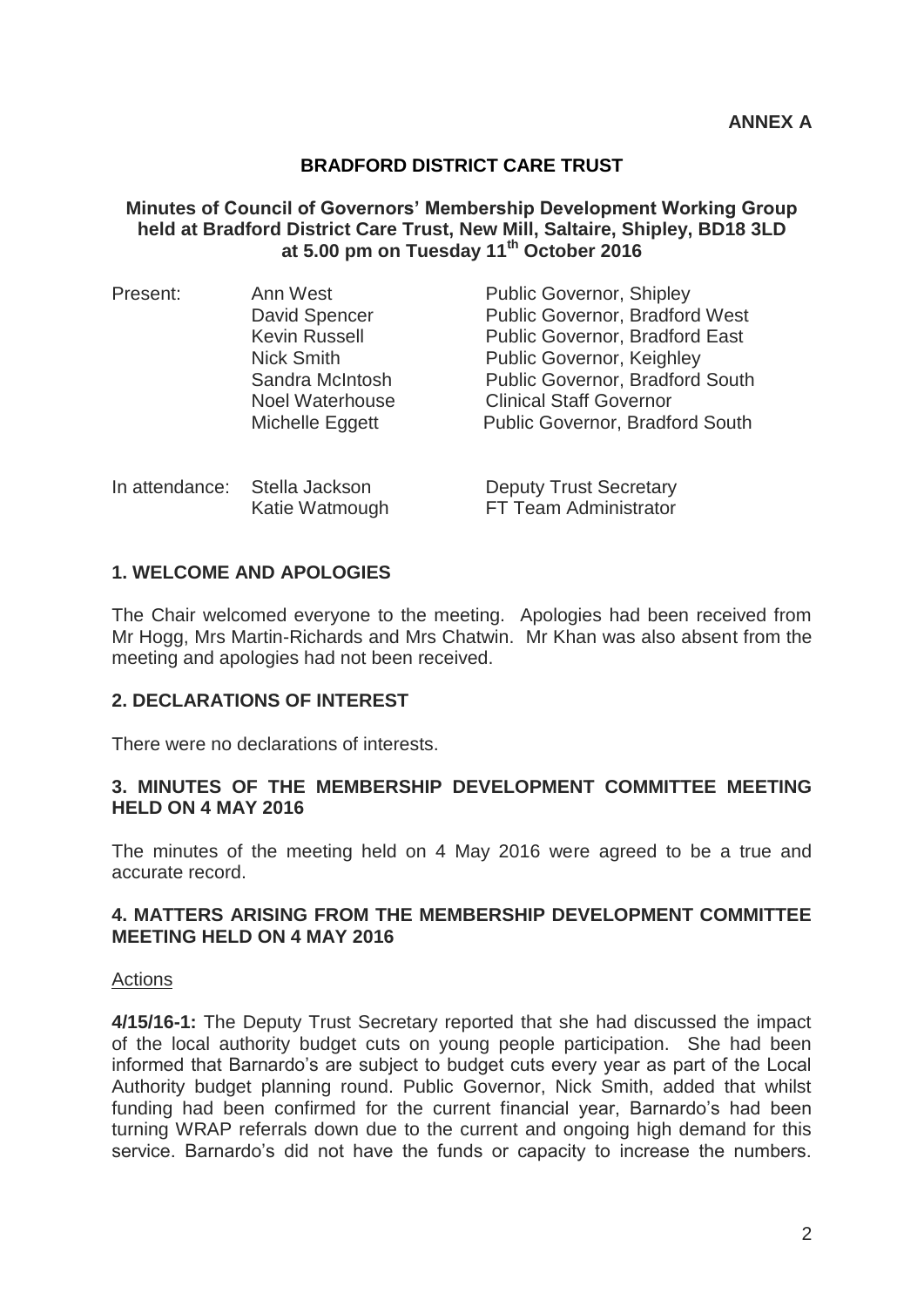Approximately 4 referrals were being denied every week. **Action: Mr Smith, Public Governor, to raise this issue at a future Council of Governors meeting.** 

The Deputy Trust Secretary reported that the Annual Members Meeting and the Governor "Drop-in" sessions had been successful. Staff Governor, Mr Waterhouse, advised that the Staff Governor table was not very well attended and highlighted to the group that members of staff were not aware of the meeting. The Deputy Trust Secretary advised this would be included in the evaluation report from the event. The meeting had been publicised to staff via internal communications. **Action: Mr Waterhouse to speak to other Staff Governors about more effective ways in which to engage staff.** 

Mr Russell commented that the majority of feedback received on the Bradford East Governor table about the Trust's services was positive, however there were numerous issues around GP's and access to GP Practices. **Action: FT Administrator to update the contacts sheet with GP Practice Manager details.** 

Mrs McIntosh expressed concern about a lack of any support network for service users around Mental Health. Mr Smith reported that the West Yorkshire Vanguard was considering how to address these issues.

**4/5/16-5**: The Deputy Trust Secretary reported that the Governor group space was not a viable option. Consequently, the Trust was looking to utilise its website to enable secure access to papers.

#### **5. REVISED TERMS OF REFERENCE**

The Deputy Trust Secretary reported the Terms of Reference contained proposed changes for consideration.

**Members of the Working Group approved the revised Terms of Reference subject to the following amendment:**

**Section L being updated to read `Archives of minutes and papers relating to the Membership Development Working Group can be obtained from the Membership office".**

The group noted the Chair of the Working Group had not attended a number of meetings due to external commitments. The Group suggested that the Deputy Trust Secretary determine from the current Chair whether he wished to continue in the role. Mr Smith reported that should the Chair wish to stand down, he would like the opportunity to Chair the meeting. **Action: Deputy Trust Secretary to discuss with the current Chair.**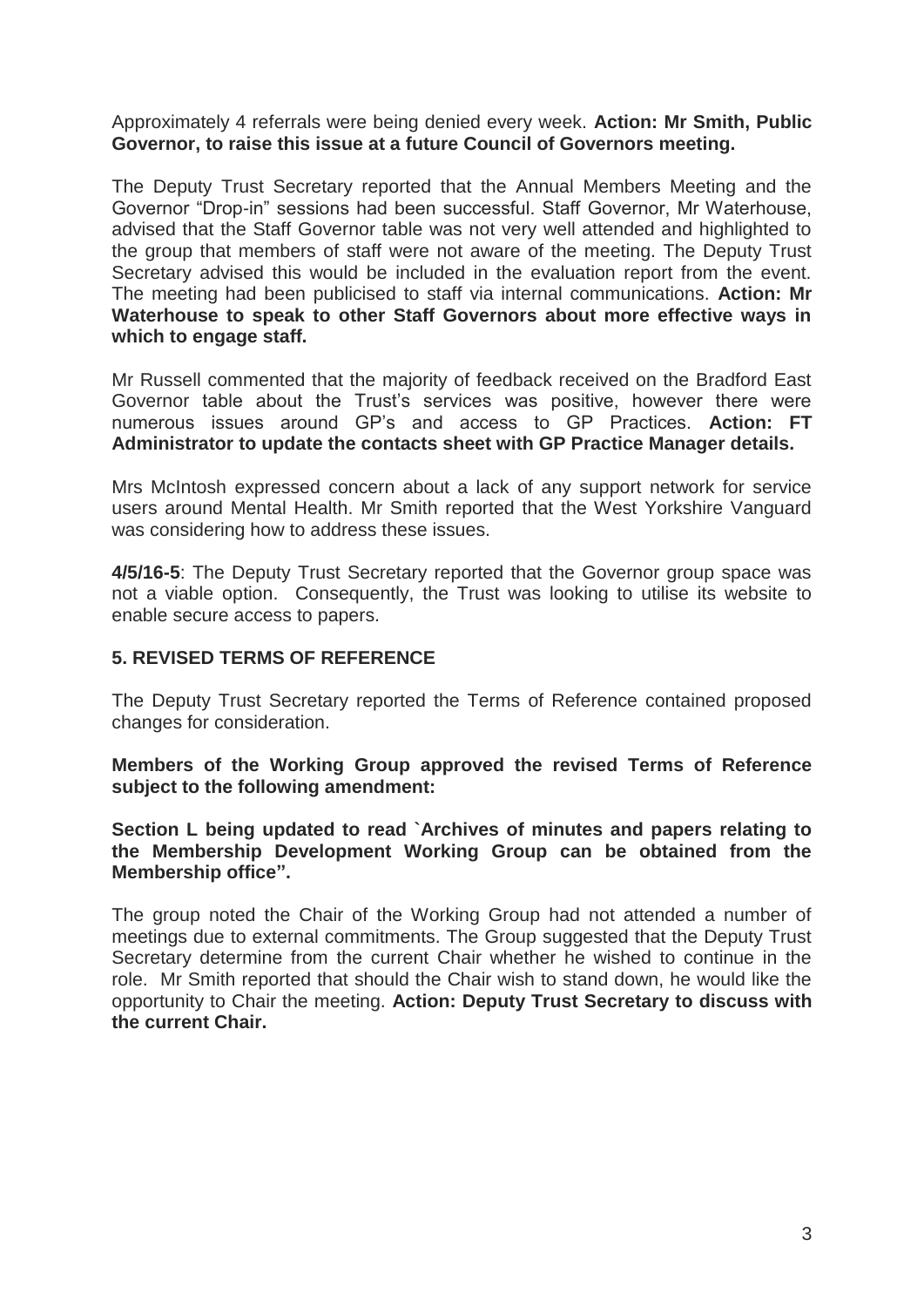#### **6. MEMBERSHIP STRATEGY**

#### **6a: MEMBERSHIP REPRESENTATIVENESS**

The Deputy trust Secretary reported that the role of the Working group was to analyse the membership, identify any significant gaps and target membership recruitment events accordingly.

She referred Working Group members to a table within the paper which highlighted that whilst there had been an increase in the number of members aged 0-16, this number was still relatively low when compared to other age groups. The reason was partly attributable to the only recruiting members aged 14+. The table also highlighted that there has been an increase in members aged 17-21 and 22+.

The Deputy Trust Secretary reported that the team would be attending an event at Bradford University in November. Mr Spencer, Mrs West and Mr Russell expressed an interest in attending this session. **Action: Team Administrator to send details of the event to Mr Spencer, Mr Russell and Mrs West.**

There would also be an event in January at Craven College. Unfortunately the team had to cancel attendance at a recruitment event at Bradford College on Wednesday 5<sup>th</sup> October due to unforeseen circumstances. It was recommended that all Public Governors be invited to take part in all future events as this would reduce the possibility of any events being cancelled**.** 

The Deputy Trust Secretary reported that historically the team had attended events at Upper Schools in the area and that if this was something that the group wanted to pursue then the Membership Office would be able to supply Membership forms and leaflets. Mr Smith reported that he was currently working with young people at Barnardo's. That group was considering hosting mental health related talks within the schools .It was envisaged he would be able to promote membership during those events. Mr Smith also reported he had promoted membership to young people attending WRAPs at Barnardo's.

Mr Waterhouse queried whether the Trust was planning to hold another young people's event. The Deputy Trust Secretary reported that the next event would be led by Airedale NHS Foundation Trust, Bradford Teaching Hospital Foundation Trust or the CCG's. The Trust would take part in event planning and delivery. The next event would be held in 2017.

#### **6b: MONITORING OF ACTIONS FROM THE STRATEGY**

The following key points were raised about the actions contained within the Membership Strategy:

 The Trust's Social Media policy was being reviewed to encourage greater use of this medium by staff and governors;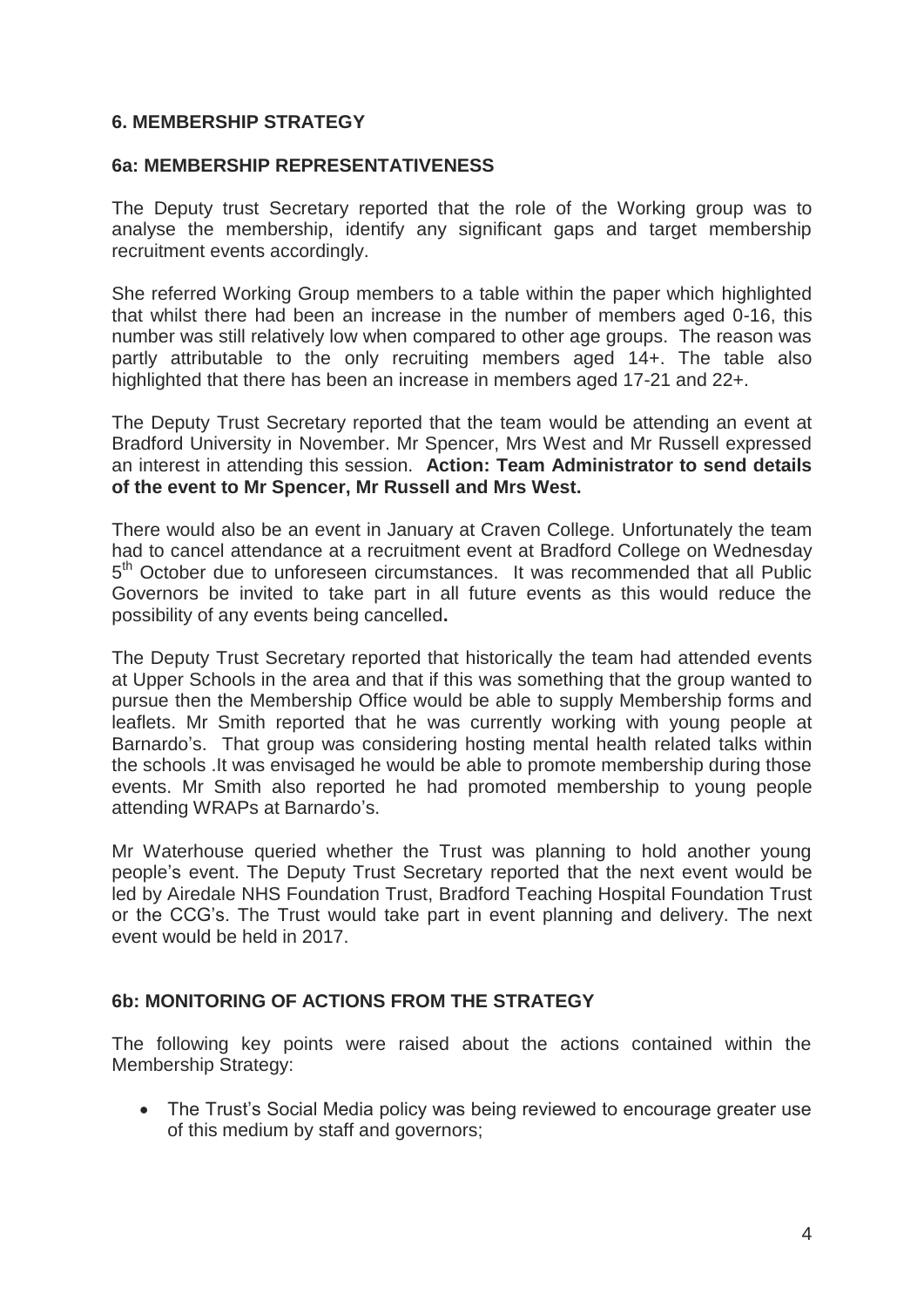- Governors continued to promote membership of the Trust via individual networks and meetings. They recognised a need to record their recruitment activities through the Membership office
- Mr Smith, Public Governor, would discuss with Mr Oversby (the Barnardo's appointed Governor) further opportunities to engage members in young people work at Barnardo's. **Action: Mr Smith;**
- The Annual Members Meeting had been utilised to engage members in the work of the Trust. The Dementia Talk on 24<sup>th</sup> November would also be a good forum for Governors to attend to obtain views from members about the Trust's services as the talk was likely to be very popular.

### **6c: GOVERNOR-ONLY ACTIONS**

The following points were raised about the governor-only actions within the Membership Strategy:

- Mrs West reported to the group that she had taken membership forms to the Kirkgate Centre as the staff and volunteers were interested in becoming members;
- Mr Russell reported that he would contact Shipley youth café and other youth groups in the area to gauge feedback about the Trust's services and to promote membership of the Trust. **Action: Mr Russell;**
- Mr Smith reported that he holds a WRAP group in Keighley which linked into the CAMHS service at Hillbrook. He had been advising those who attended about opportunities to highlight any issues about the Trust's services to him as their governor. Mr Smith also reported that both he and a service user would be meeting with the Service Manager for CAHMS to discuss issues raised with him;
- Mrs Eggett agreed to forward details about her attendance at recent events to the Membership office. **Action: Ms Eggett;** and
- Mrs McIntosh reported that she and Mrs West have been invited to the Launch of the Women's Health Network that CNet were hosting at City Training Services in Bradford. Mrs McIntosh and Ms West agreed to host a membership stall at the event. **Action: FT Administrator to make the necessary arrangements with CNet.**

The group discussed the importance of informing the Membership Office about events attended as this was evidence that membership was being promoted by Governors**.** 

**Action: i) Governors to update the Membership Office about membership recruitment activities undertaken by them; and ii) Team Administrator to email a copy of the Membership form to all governors along with the link to the form on the membership website.**

#### **6d: FEEDBACK FROM PERFORMANCE EVALUATION REVIEW**

The Deputy Trust Secretary reported that following on from the Performance Evaluation meeting on 22<sup>nd</sup> September, a small Task and Finish Group had been established to consider the actions arising from the meeting. The group would be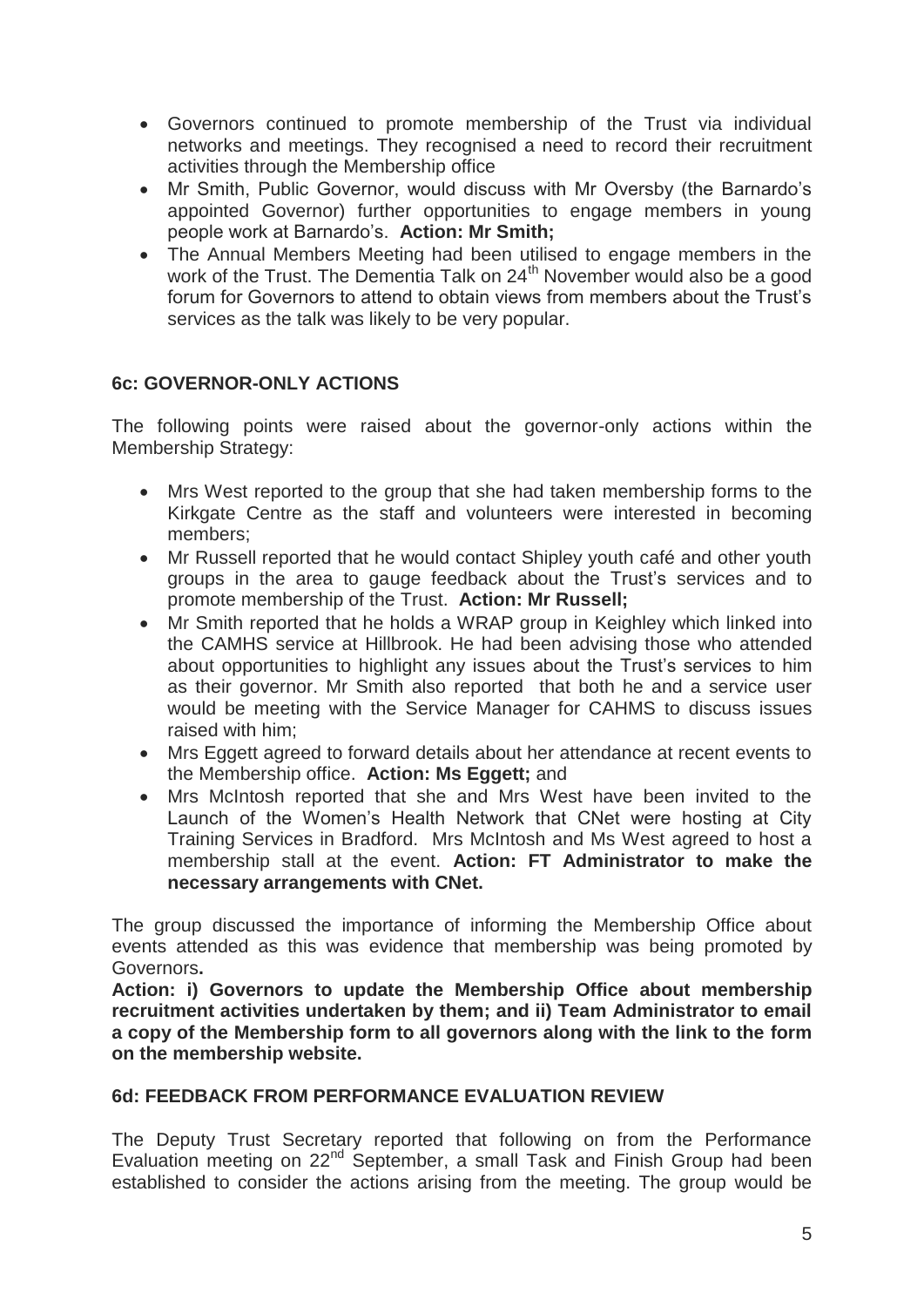meeting on 13th October. **Action: Task and Finish group members to provide an update at the next Membership Working Group meeting.**

One action related to Governors obtaining feedback from services users and patients from Community Services. Mrs Gilderdale, Interim Director of Nursing and Operations was supportive of this action and had suggested that Governors be invited initially to obtain feedback about the Trust's Dental, Health Visiting, Podiatry and Learning Disability services. **Action: Deputy Trust Secretary to develop a survey questionnaire and to forward this to Governors.**

### **7. Next meeting**

The group considered it appropriate that meetings take place more frequently. The group proposed the following meeting dates:

- $\bullet$  5.30pm on Tuesday 10<sup>th</sup> January 2017
- $\bullet$  5.30pm on Wednesday  $8<sup>th</sup>$  March 2017
- $\bullet$  5.30pm on Tuesday 13<sup>th</sup> June 2017
- 5.30pm on Tuesday 3<sup>rd</sup> October 2017

### **Action: FT Administrator to email the 2017 Membership Working Group Meetings dates to working group members**

### **8. ANY OTHER BUSINESS**

There were no other items of business and the meeting concluded at 7.00 pm.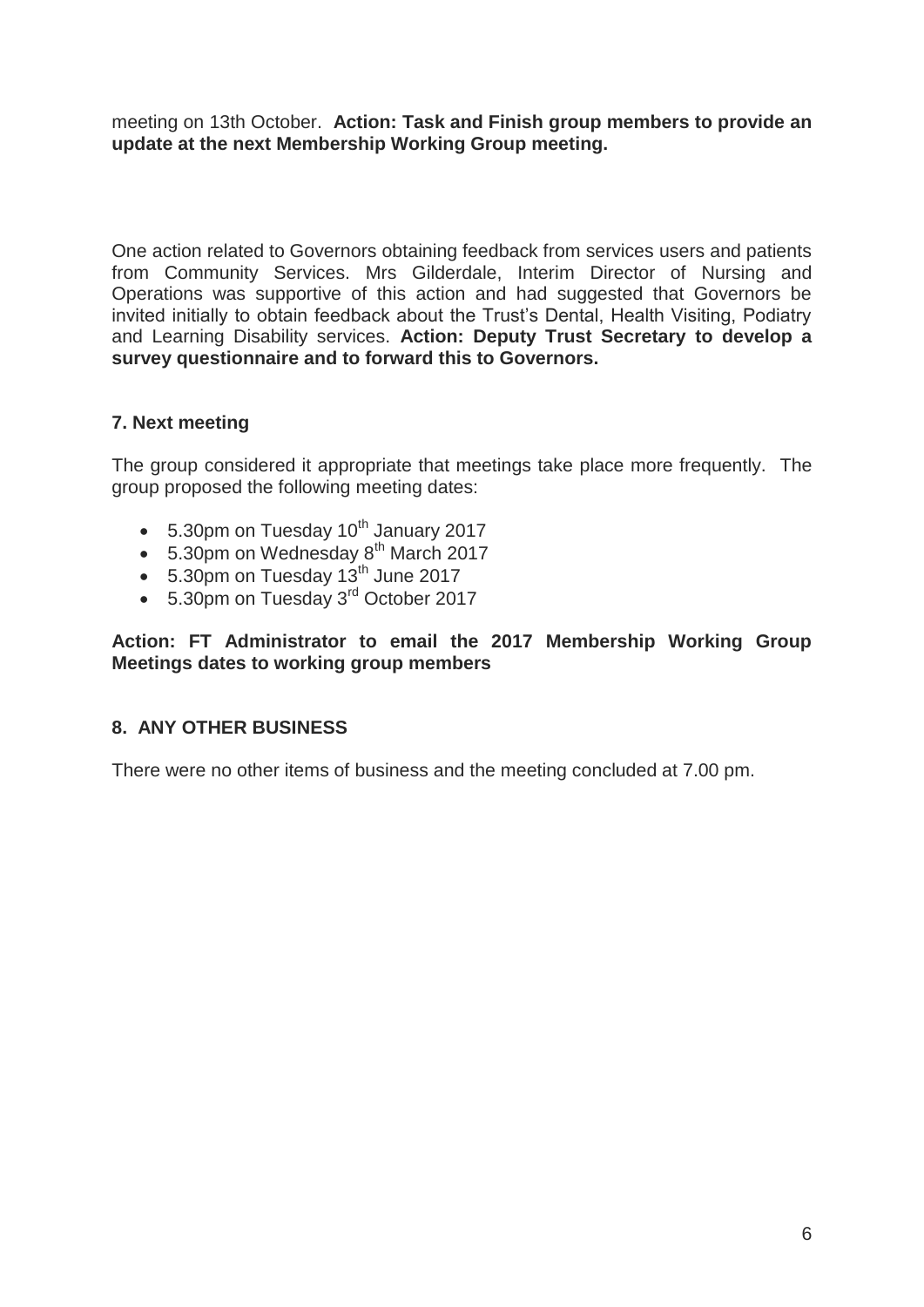### **COUNCIL OF GOVERNORS' MEMBERSHIP DEVELOPMENT COMMITTEE MEETING, 11 OCTOBER 2016**

# **ACTIONS**

| Ref No         | Actions requested                                                                                                                                                                  | <b>Timescale</b> | <b>Progress</b>                                                                         |
|----------------|------------------------------------------------------------------------------------------------------------------------------------------------------------------------------------|------------------|-----------------------------------------------------------------------------------------|
| $4/5/16 - 1$   | <b>Impact on LA Budget Cuts</b><br>Deputy Trust Secretary to determine whether the<br>local authority budget cuts would impact on the<br>young people participation work.          | October 2016     | Update<br>provided to<br>Working<br>Group<br>members at<br>the 11/10/16<br>meeting      |
| $11/10/16 - 1$ | <b>Matters Arising from the Membership</b><br>Development Committee Meeting Held on<br>4 May 2016                                                                                  |                  |                                                                                         |
|                | i)<br>Mr Smith, Public Governor to raise an<br>issue, at a future Council of Governor<br>meeting, around WRAP referrals and the<br>numbers being turned away on a weekly<br>basis; | February<br>2017 |                                                                                         |
|                | ii)<br>Mr Waterhouse to speak to other Staff<br>Governors about effective ways in which to<br>engage staff, in view of a lack of attendance                                        | December<br>2016 |                                                                                         |
|                | by staff at the Annual Members Meeting;<br>FT Administrator to update the useful<br>iii)<br>contacts sheet with GP Practice Manager<br>details.                                    | December<br>2016 | Completed<br>and<br>circulated<br>via Friday<br><b>Folder email</b><br>on<br>16/12/2016 |
| 11/10/16-4     | <b>Terms of Reference</b>                                                                                                                                                          |                  |                                                                                         |
|                | <b>Deputy Trust Secretary to:</b>                                                                                                                                                  |                  |                                                                                         |
|                | i)<br>Amend the wording to Section L in the<br>Terms of reference                                                                                                                  | November<br>2016 | Completed                                                                               |
|                | $\mathsf{ii}$<br>Discuss with chair whether he wishes to<br>continue in the role                                                                                                   | October 2016     | Chair<br>reported he<br>wished to<br>stand down<br>as Chair                             |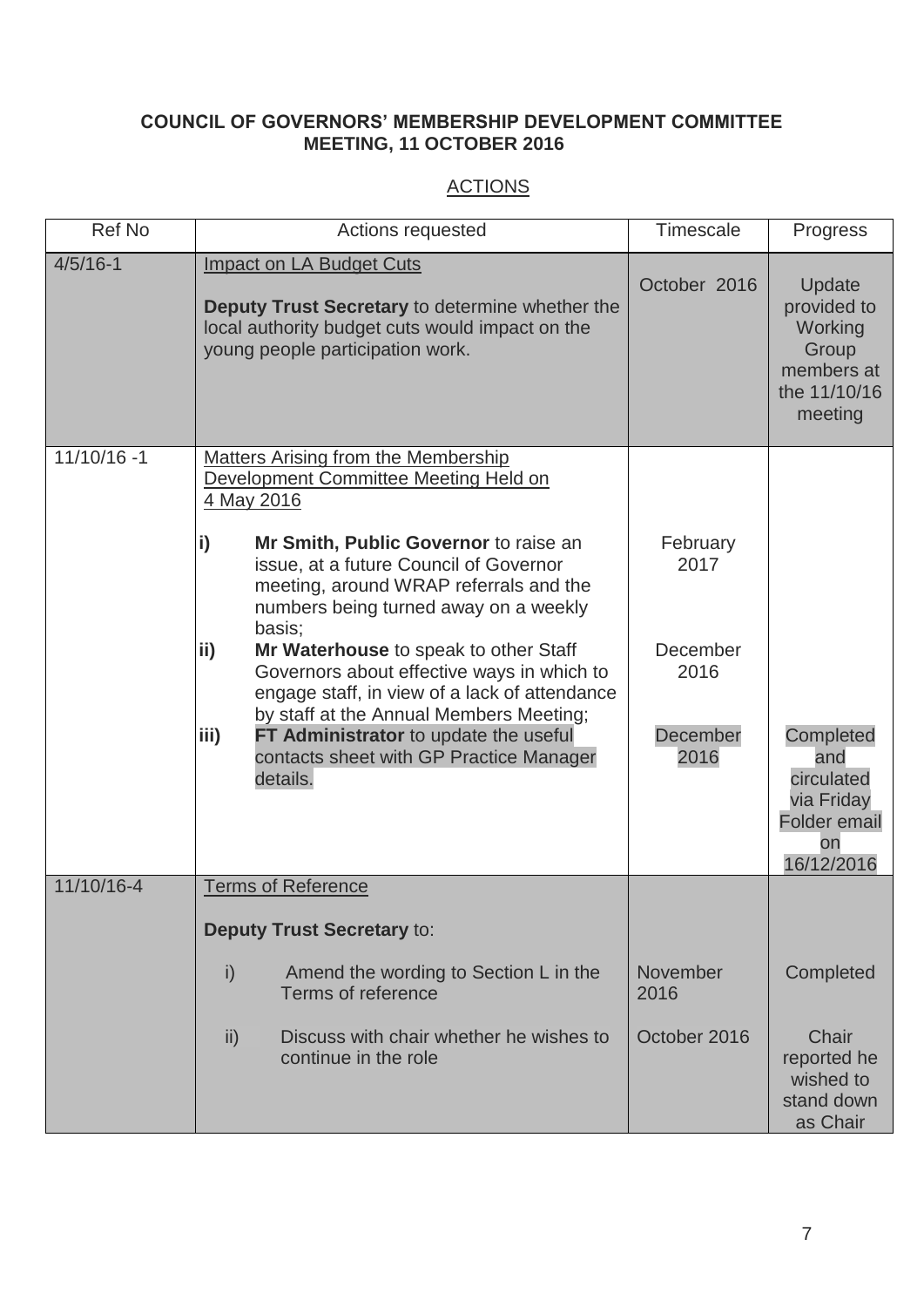| 11/10/16-5  | <b>Membership Strategy</b>                                                                                                                        |              |                   |
|-------------|---------------------------------------------------------------------------------------------------------------------------------------------------|--------------|-------------------|
|             | <b>FT Administrator</b> to send details to Governors<br>about the Bradford University Event on 23 <sup>rd</sup>                                   | October 2016 | Complete          |
|             | November 2016.                                                                                                                                    |              |                   |
| 11/10/16-6  | Monitoring of actions from the Strategy                                                                                                           |              |                   |
|             | Mr Smith, Public Governor to discuss with<br>Mr Oversby further opportunities to engage<br>members in young people work at Barnardo's             | January 2017 |                   |
| 11/10/16-7  | <b>Governor-Only Actions</b>                                                                                                                      |              |                   |
|             | i)<br>Mr Russell to contact Shipley youth café<br>and other youth groups in the area to<br>obtain feedback and promote<br>membership              | January 2017 |                   |
|             | Ms Eggett to forward details of events<br>ii)<br>attended to the office for recording                                                             | January 2017 |                   |
|             | iii)<br><b>FT Administrator</b> to make arrangements<br>with CNet around Women's Health<br>Network Launch on 9 <sup>th</sup> November 2016        | October 2016 | Event<br>attended |
|             | iv)<br>All Governors to update membership<br>office about membership activities<br>undertaken by them                                             | Ongoing      |                   |
|             | FT Administrator to email a copy of the<br>V)<br>Membership form to all governors along<br>with the link to the form on the<br>membership website | October 2016 | Complete          |
| 11/10/16 -8 | <b>Feedback from Performance Evaluation review</b>                                                                                                |              |                   |
|             | i)<br>Task and Finish group members to<br>provide an update at the next<br>Membership Working Group meeting.                                      | January 2017 |                   |
|             | Deputy Trust Secretary to develop a<br>$\mathsf{ii}$<br>questionnaire to be used by governors to<br>obtain feedback from community<br>services    | October 2016 | Completed         |
| 11/10/16-9  | <b>Next Meeting</b>                                                                                                                               |              |                   |
|             | <b>FT Administrator</b> to circulate dates for upcoming<br>meetings to members of the working group.                                              | October 2016 | Completed         |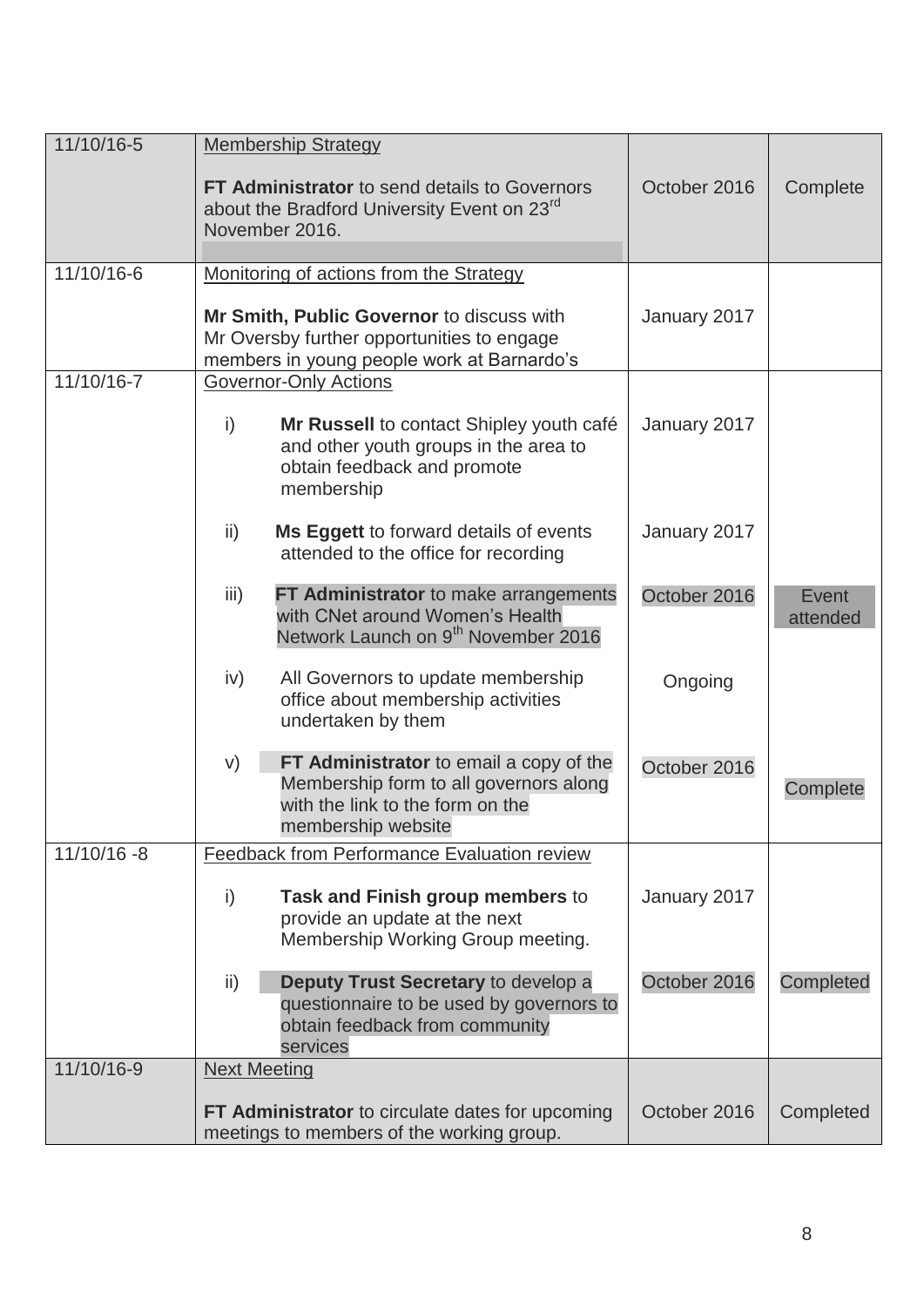#### **Minutes of Council of Governors' Nominations Committee held at Bradford District Care Trust, New Mill, Saltaire, Shipley, BD18 3LD at 12.30 pm on Wednesday, 27 July 2016**

| Present:       | Michael Smith<br>Nadira Mirza        | Chair (for agenda items 1-6 and 8-9)<br>Non-Executive Director (for agenda        |
|----------------|--------------------------------------|-----------------------------------------------------------------------------------|
| item $7)$      |                                      |                                                                                   |
|                | <b>Colin Perry</b>                   | <b>Public Governor, Bradford West</b>                                             |
|                | David Spencer                        | <b>Public Governor, Bradford West</b>                                             |
|                | Michelle Eggett                      | <b>Public Governor, Bradford South</b>                                            |
|                |                                      |                                                                                   |
| In attendance: | Paul Hogg                            | <b>Trust Secretary</b>                                                            |
|                | Stella Jackson<br><b>Rob Vincent</b> | <b>Deputy Trust Secretary</b><br>Independent<br>Senior<br><b>Director</b><br>(for |

agenda item 7)

# **1. RE-APPOINTMENT OF CHAIR**

In order to accommodate diary commitments, it was agreed that this item would be brought forward.

Mr Vincent introduced the paper which recommended the re-appointment of Mr Michael Smith as Chair of the Trust. This recommendation was based upon the following:

- Successful attainment of FT status;
- Achievement of a 2015/16 FSRR score of 4 and governance rating of green (the highest obtainable);
- Achievement of a CQC assessment of `good' across all quality and safety domains;
- The Chair's personal performance during the 2015/16 financial year; and
- The risk posed to the Trust should the Chair and Chief Executive leave the Trust at the same time.

**The Nominations Committee agreed to recommend to the Council of Governors that Mr Smith be re-appointed to the role of Chair of the Trust for a second term, from 17 September 2016 to 16 September 2019.**

### **2. WELCOME AND APOLOGIES**

The Chair welcomed everyone to the meeting, including new Committee members (Mr Spencer and Ms Eggett). Apologies were received from Ms Mirza for agenda items 1-6 and 8-9.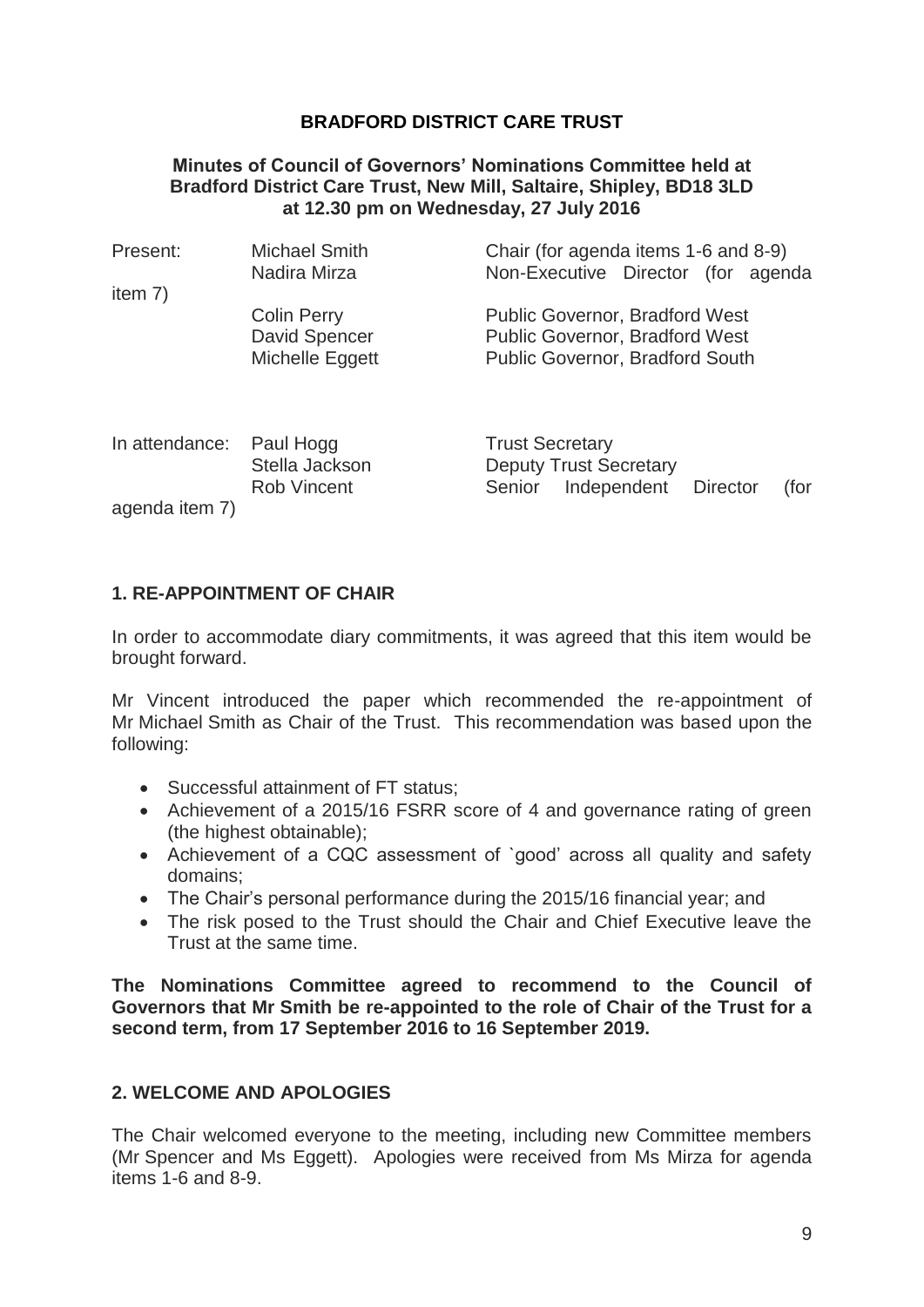### **3. DECLARATIONS OF INTEREST**

There were no declarations of interest.

### **4. MINUTES OF THE MEETING HELD ON 16 NOVEMBER 2016**

The minutes of the meeting held on 16 November 2016 were agreed to be a true and accurate record.

### **5. MATTERS ARISING FROM THE MEETING HELD ON 16 NOVEMBER 2016**

Item 4: Non-Executive Director Appointment – Mr Perry reported the service users and carers involved in the selection process had arrived at a different conclusion about the appointment of the Non-Executive Director than that which was finally reached. Mr Perry asked whether those people had been informed of the rationale for the final decision and whether they had expressed an opinion about the appointment. In response, Mr Hogg reported the Trust's Involvement lead had subsequently spoken to the service users and carers and they believed the Trust's feedback mechanism could have been more effective. The Chair added that the process had been subject to tight timescales which had impacted on the Trust's ability to provide its usual direct feedback to members of the interviewing panel. However, lessons had been learnt from the process and a number of actions would be taken to make this more effective in future. These included:

- A member of the Involvement team taking part in the interviewing process;
- Service users and carers being advised about the advisory nature of their role; and
- Services users and carers being educated about the role of a Non-Executive **Director**

Mr Perry then asked why the Trust had two Nomination's Committees and expressed concern about potential duplication of effort. He also pointed out that the Trust's Nominations Committee's terms of reference did not incorporate reference to the Council of Governors' Nominations Committee. In response, the Deputy Trust Secretary informed the Committee that the FT Code of Governance recognised there could be one or two Nominations Committees (the Trust had two) and that the Council of Governors' Nominations Committee was responsible for recommending the appointment of Non-Executive Directors to the Council of Governors. The Council of Governors had the power to approve the appointment. The Trust Secretary added that the Trust Board Nominations Committee had an advisory role in relation to the Non-Executive Director appointments. That Committee made recommendations to the Council of Governors' Nominations Committee for scrutiny and challenge prior to a recommendation being forwarded to the Council of Governors' for approval. He added that members of the Trust Board Nominations Committee were also on the Council of Governor's Nominations Committee which ensured the continuity of messages. Mr Hogg then pointed out the importance of the Committee paying attention to succession planning.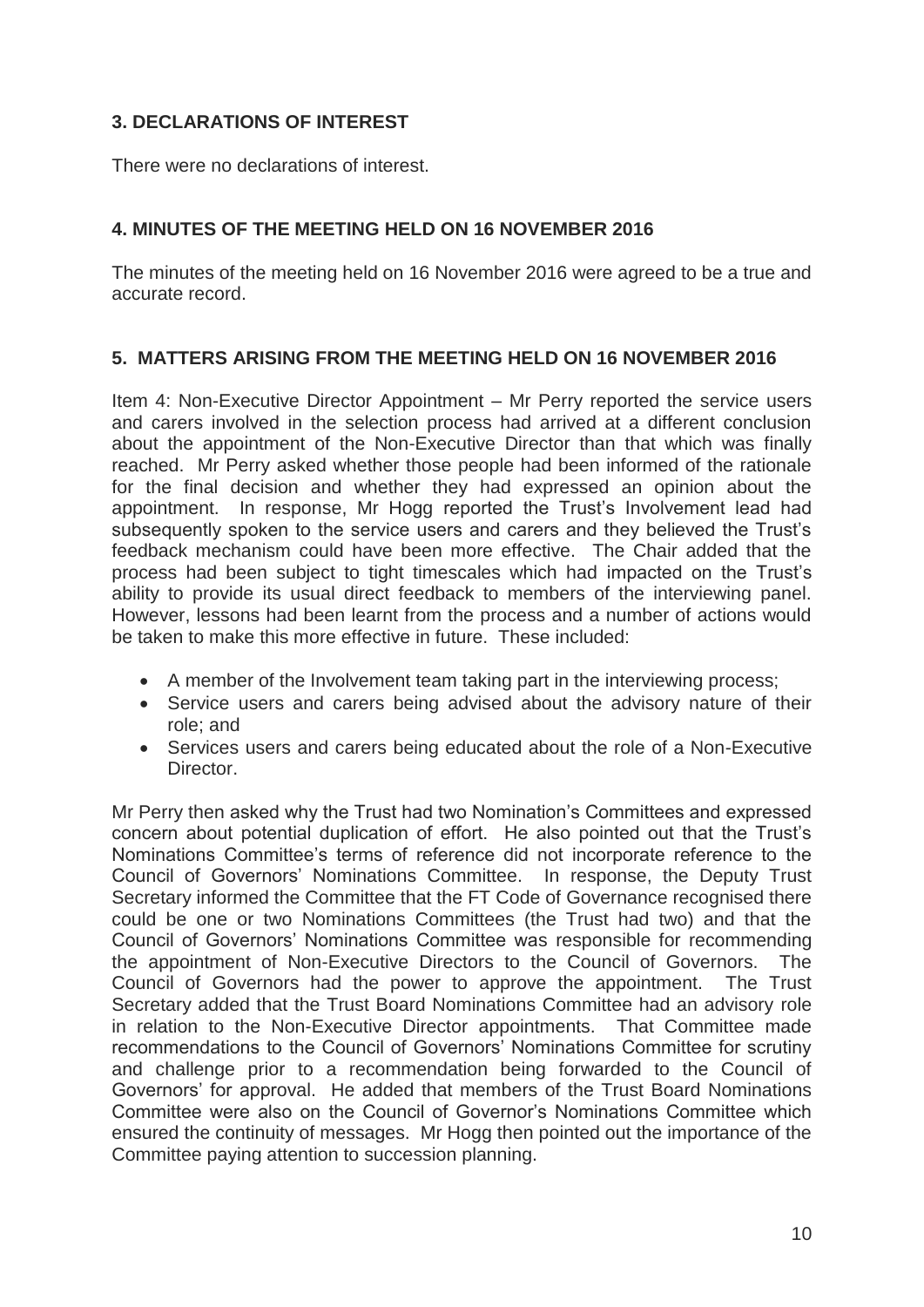### **6. MINUTES OF THE MEETING HELD ON 26 APRIL 2016**

The minutes of the meeting held on 26 April 2016 were agreed to be an accurate record.

### **7. MATTERS ARISING FROM THE MEETING HELD ON 26 APRIL 2016**

#### Actions

• 26/4/16-1: Succession Planning – the Trust Secretary reported the meetings of the Trust Board Nominations Committee and the Council of Governors' Nominations Committee had been arranged.

#### **8. SUCCESSION PLANNING**

#### Non-Executive Directors

The Chair reported he had circulated, at the previous meeting, a table showing Non-Executive Director appointment dates. He informed the Committee that a decision would shortly be required about whether to re-appoint Mr Vincent for a second term of office, commencing on 28 February 2017. A decision was also required relating to the re-appointment of Ms Mirza who would complete her second term in office on 31 March 2017. The Chair recommended that the Committee give detailed consideration to succession planning in November 2016. This would need to take account of the skills required to deliver the Trust's ambitions.

Committee members asked whether the Trust was able to extend a person's term of office beyond two terms. In response, the Deputy Trust Secretary reported the FT Code of Governance recognised that in exceptional circumstances (i.e. following authorisation as a Foundation Trust), the terms of office could be extended to beyond two years. She also pointed out the role of Governors in seeking assurance about the independence of the Non-Executive Directors when considering any reappointment.

#### Chief Executive

The Chair reported that Mr Large would be leaving the Trust at the end of August 2016. Ms Lees had been appointed as Interim Chief Executive and Ms Gilderdale as the Interim Director of Operations and Nursing, with effect from 1 September 2016.

The Trust Board Nominations Committee would be reviewing the Chief Executive job description and specification at a meeting on 11 August 2016. Search consultants would be appointed in September to assist with the recruitment. It was anticipated that the appointment process would be finalised during early November to enable the Council of Governors to make a decision about the appointment at its meeting on 10 November. In the meantime, consideration was being given to Governor involvement in the appointment process.

During ensuring discussion, the following key points were made: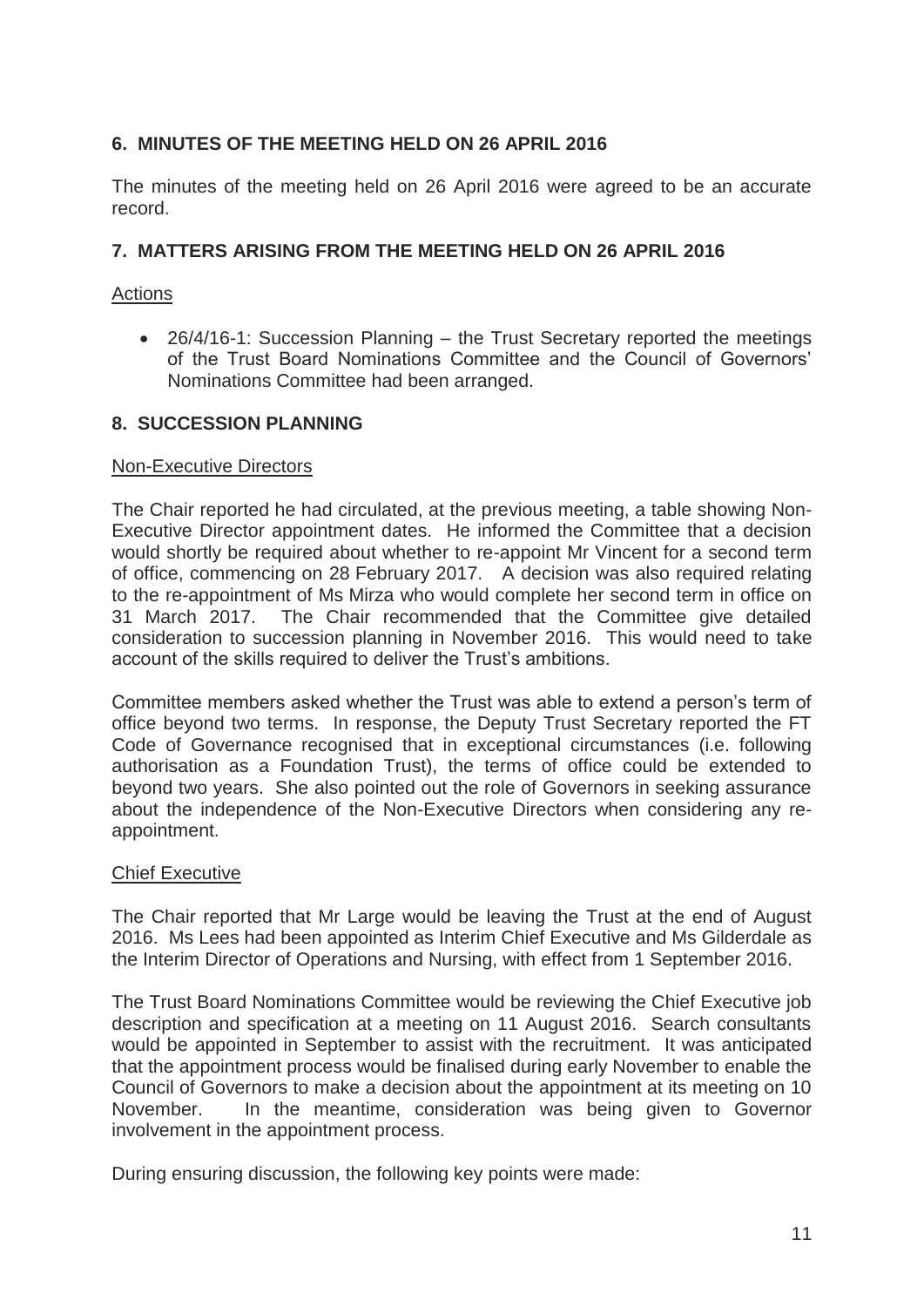- Service users and carers would be involved in the recruitment process;
- Candidates would be required to take part in an assessment centre, the content of which was being developed; and
- It was important that the new leader was engaging, articulate and had the ability to deliver the requirements of the Five Year Forward View and orchestrate the Board.

#### **Nominations Committee members noted the update.**

### **9. FUTURE MEETING DATES**

It was agreed the Committee would next meet toward the end of November. **Action: Deputy Trust Secretary to circulate the proposed meeting date.**

### **10. ANY OTHER BUSINESS**

There were no other items of business. The meeting concluded at 1.40 pm.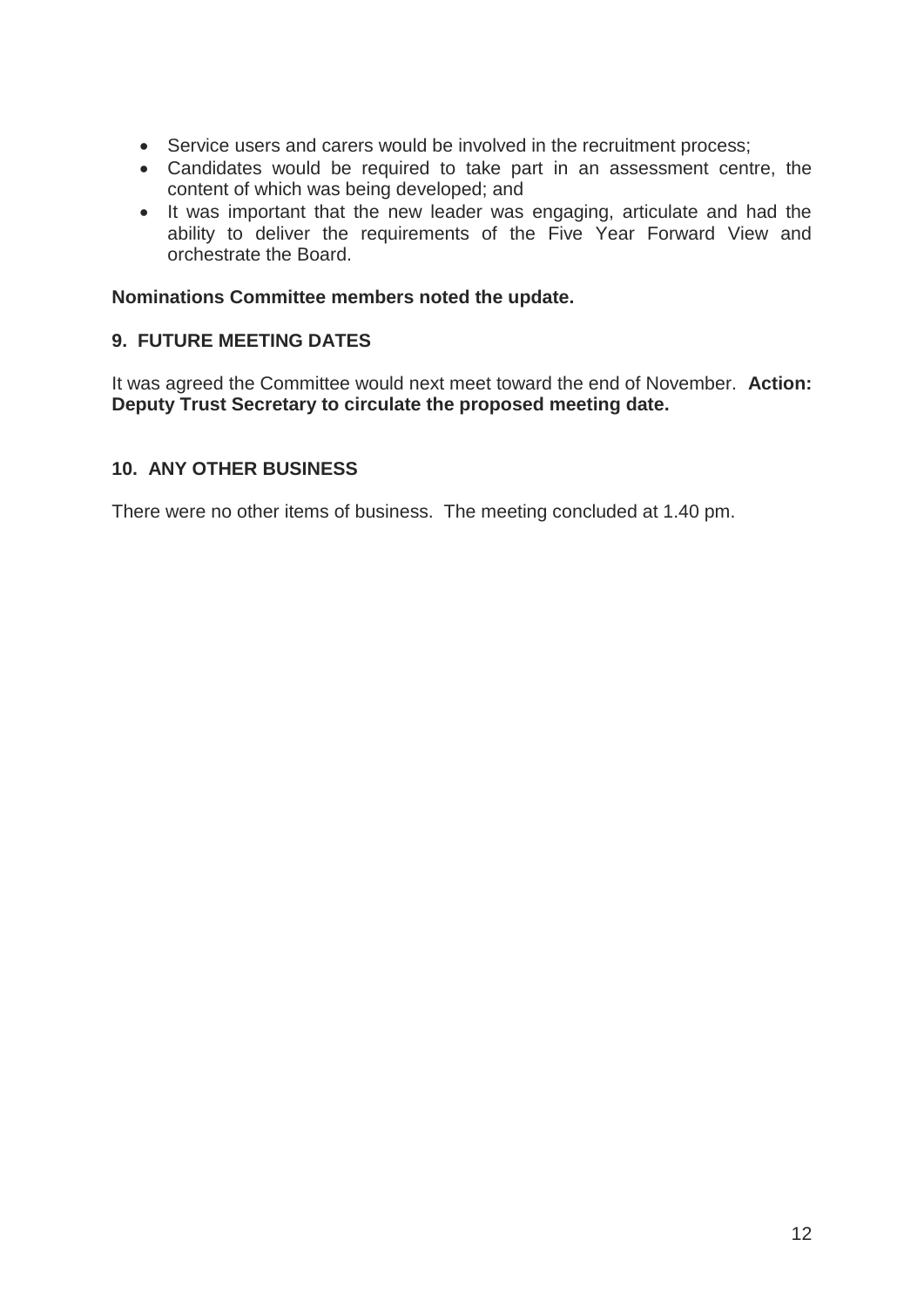# **COUNCIL OF GOVERNORS' NOMINATIONS COMMITTEE MEETING 27 JULY 2016**

# **ACTIONS**

| Ref No        | Actions requested                                                                                                                                                                                                                  | Timescale                                                                             | Progress                                                               |
|---------------|------------------------------------------------------------------------------------------------------------------------------------------------------------------------------------------------------------------------------------|---------------------------------------------------------------------------------------|------------------------------------------------------------------------|
| $26/4/16 - 1$ | <b>Succession Planning</b><br><b>Trust Secretary</b> to arrange a meeting of the Trust<br><b>Board Nomination's Committee</b><br>Deputy Trust Secretary to arrange a meeting of<br>the Council of Governor's Nominations Committee | To organise<br>following the<br>Council of<br>Governors'<br>Meeting on<br>12 May 2016 | Reported<br>as<br>completed<br>at the<br>meeting on<br>27 July<br>2016 |
| 27/7/1        | <b>Future Meeting Dates</b><br>Deputy Trust Secretary to circulate the date of<br>the November meeting.                                                                                                                            | One month                                                                             | Completed<br><b>Next</b><br>meeting<br>taking<br>place on<br>28/11/16  |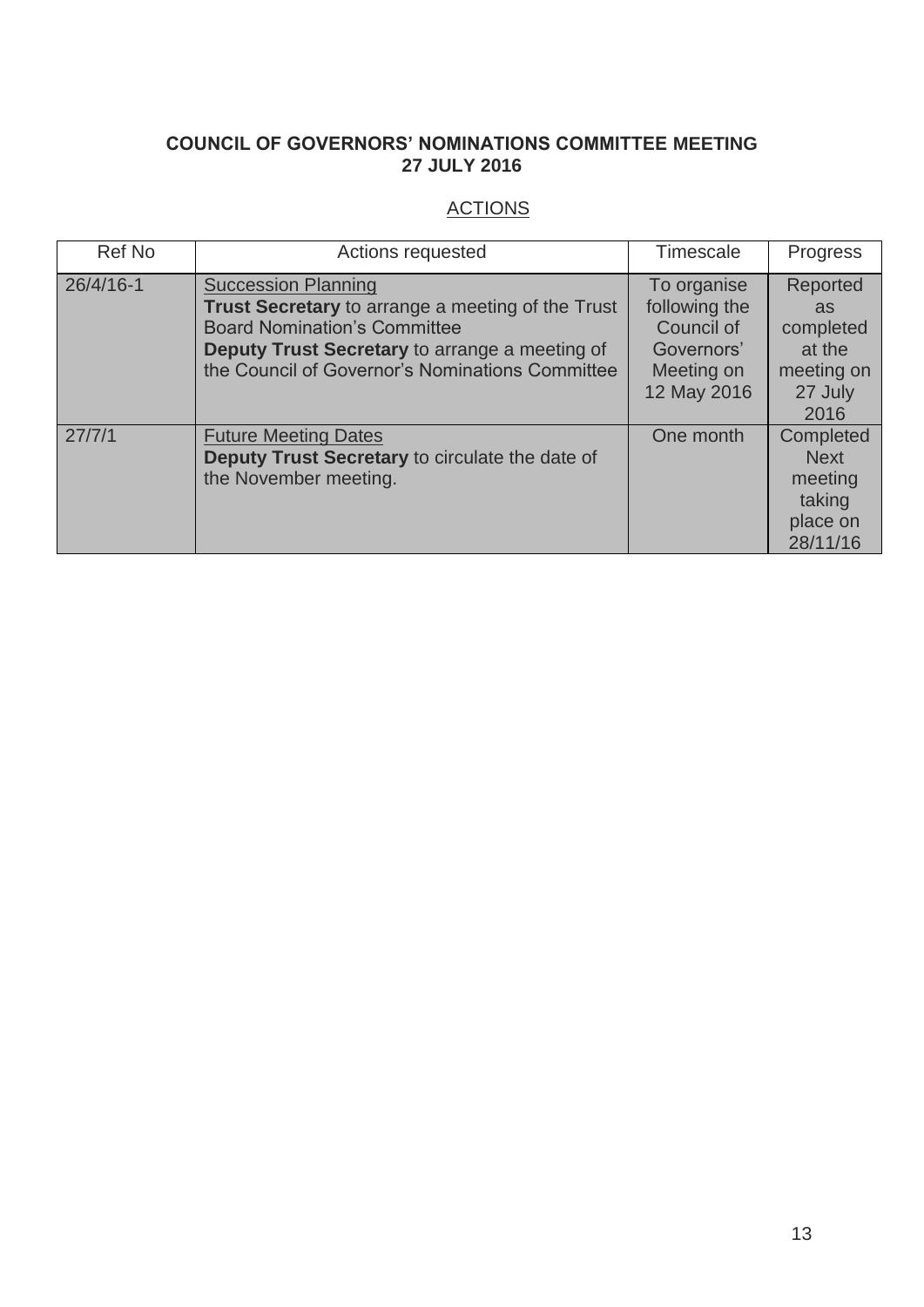#### **Minutes of Council of Governors' Nominations Committee held at Bradford District Care Trust, New Mill, Saltaire, Shipley, BD18 3LD at 12.00 noon on Monday, 21 November 2016**

| <b>Michael Smith</b><br>Nadira Mirza       | Chair<br>Non-Executive | <b>Director</b> | (by                                                                         |
|--------------------------------------------|------------------------|-----------------|-----------------------------------------------------------------------------|
|                                            |                        |                 |                                                                             |
| <b>Colin Perry</b><br><b>David Spencer</b> | teleconference)        |                 |                                                                             |
|                                            |                        |                 | <b>Public Governor, Bradford West</b><br>Public Governor, Bradford West (by |

In attendance: Paul Hogg Trust Secretary Stella Jackson Deputy Trust Secretary

### **1. APOLOGIES FOR ABSENCE**

Apologies were received from Ms Eggett**.**

### **2. DECLARATIONS OF INTEREST**

Ms Mirza pointed out that the paper contained information relating to the expiry of her term of office. As this matter would not be considered during the meeting, the Chair did not believe this amounted to a conflict of interest and authorised Ms Mirza to take part in the discussion.

### **3. RE-APPOINTMENT OF A NON-EXECUTIVE DIRECTOR**

The Chair reported the purpose of the meeting was to consider whether to recommend that the Council of Governors approve the re-appointment of Mr Banks as a Non-Executive Director, with effect from 1 December 2016. Mr Hogg added that approval from the Council of Governors would be sought by written resolution (as permitted within the constitution) as the Council was not due to meet again until February 2017. The deadline for the written resolution was 9.00 am on Thursday, 1 December 2016 and 14 Governors were required to vote in favour of the appointment in order for the resolution to be passed.

The Chair then informed the Committee that the Trust Board Nomination Committee had given due consideration to the re-appointment during succession planning discussions. That Committee had resolved to recommend the appointment to the Council of Governor Nominations Committee as Mr Banks was a key member of the Board. He Chaired the Audit Committee (as he had the requisite financial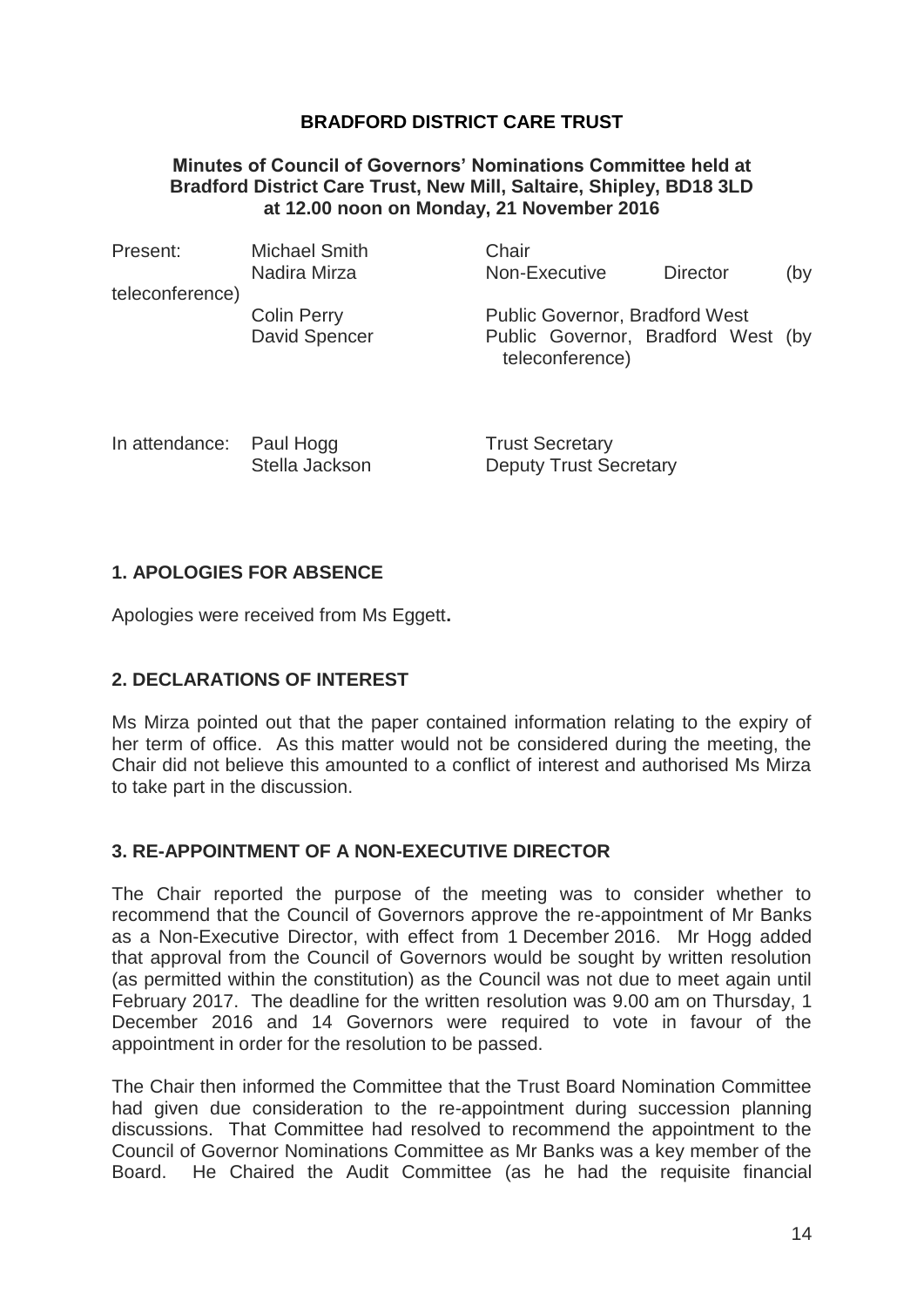knowledge and experience required to do this), he was a member of the Finance, Business and Investment Committee and he was the lead NED on Health and Safety matters. Mr Perry reported he had observed Mr Banks at Board meetings and believed him to be very knowledgeable. He also believed he effectively challenged Board decision making. Consequently, Mr Perry was happy to endorse the reappointment, as were other members of the Committee.

**The Council of Governors Nomination's Committee agreed to recommend to the Council of Governors, through a written resolution, the re-appointment of Mr Banks for a second three year term, commencing on 1 December 2016.**

### **4. ANY OTHER BUSINESS**

There were no other items of business.

### **5. DATE AND TIME OF NEXT MEETING**

The next meeting would take place on Monday, 28 November 2016 at 5.30 pm at New Mill, Victoria Road, Saltaire, Shipley.

The meeting concluded at 12.15 pm.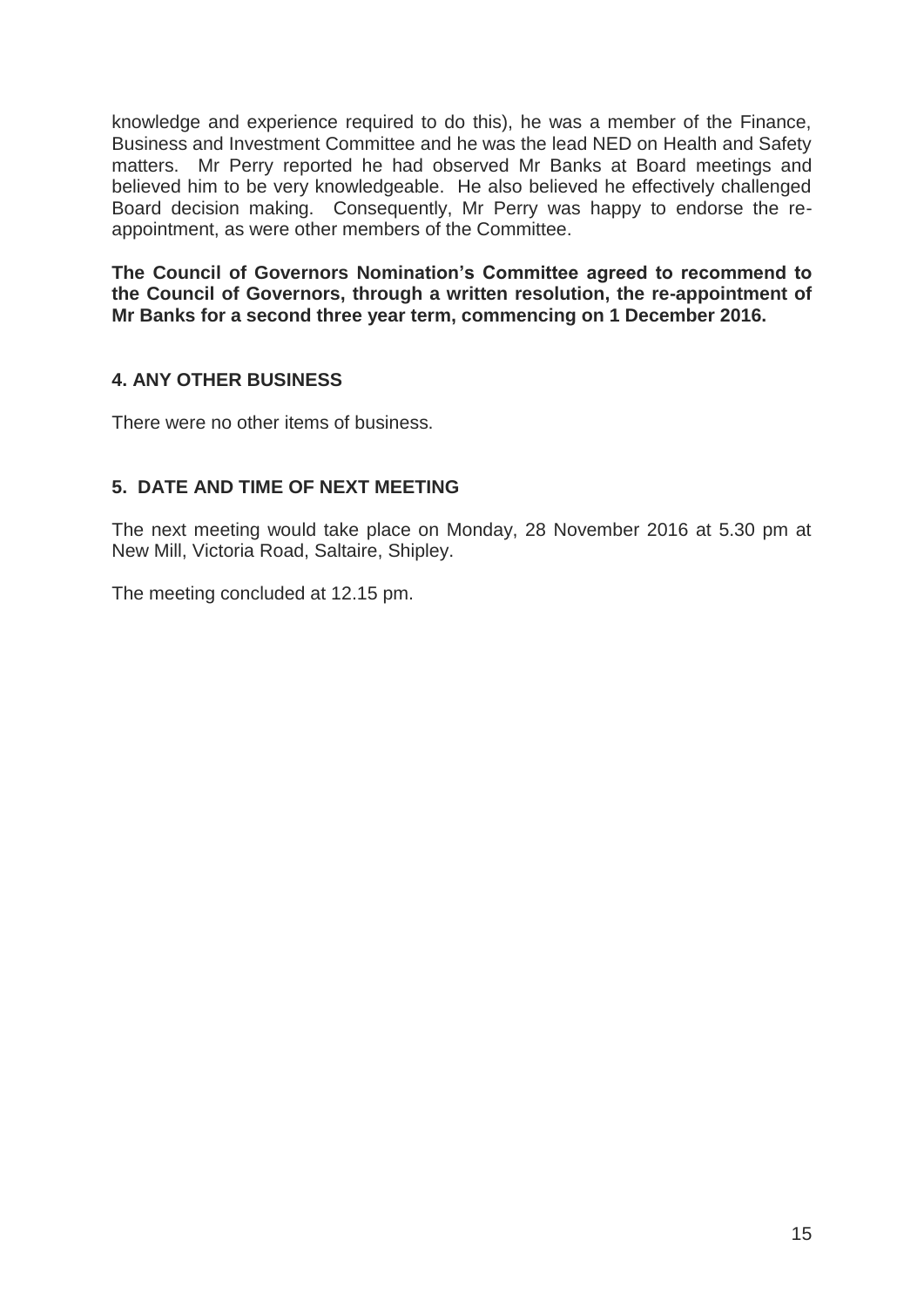#### **Minutes of Council of Governors' Nominations Committee held at Bradford District Care Trust, New Mill, Saltaire, Shipley, BD18 3LD at 5.30pm on Monday 28 November 2016**

| Present:                 | <b>Michael Smith</b><br>Nadira Mirza<br>David Spencer<br><b>Colin Perry</b> | Chair<br><b>Non-Executive Director</b><br><b>Public Governor, Bradford West</b><br><b>Public Governor, Bradford West</b> |
|--------------------------|-----------------------------------------------------------------------------|--------------------------------------------------------------------------------------------------------------------------|
| In attendance: Paul Hogg | <b>Ritta Harrison</b>                                                       | <b>Trust Secretary</b><br>PА                                                                                             |

#### **1. WELCOME AND APOLOGIES**

The Chair welcomed everyone to the meeting and reported that the purpose of the meeting was to consider the re-appointment of two Non-Executive Directors whose terms in office were due to expire.

Apologies were received from Ms Eggett.

#### **2. Declaration of Interests**

Nadira Mirza pointed out that item 5 referred to the expiry of her term of office. It was agreed that this item would be discussed last and Ms Mirza would leave the meeting.

#### **3. Minutes of meetings held on**

The minutes of the meeting held on 27 July and 21 November 2016 were accepted as a correct record.

#### **4. Matters Arising from the minutes**

Mr Perry referred to the successful recruitment process for the Chief Executive appointment and stressed that it was important to remember this for future processes. The Chair responded that this process would be used for the Director of Nursing appointment.

It was agreed at the meeting held on 21 November 2016 to approve the reappointment of Mr Banks as a Non-Executive Director with effect from 1 December 2016. Nineteen positive confirmations from written resolutions were received from Governors and it was agreed to chase up the outstanding confirmations in order that all Governors had an opportunity to respond.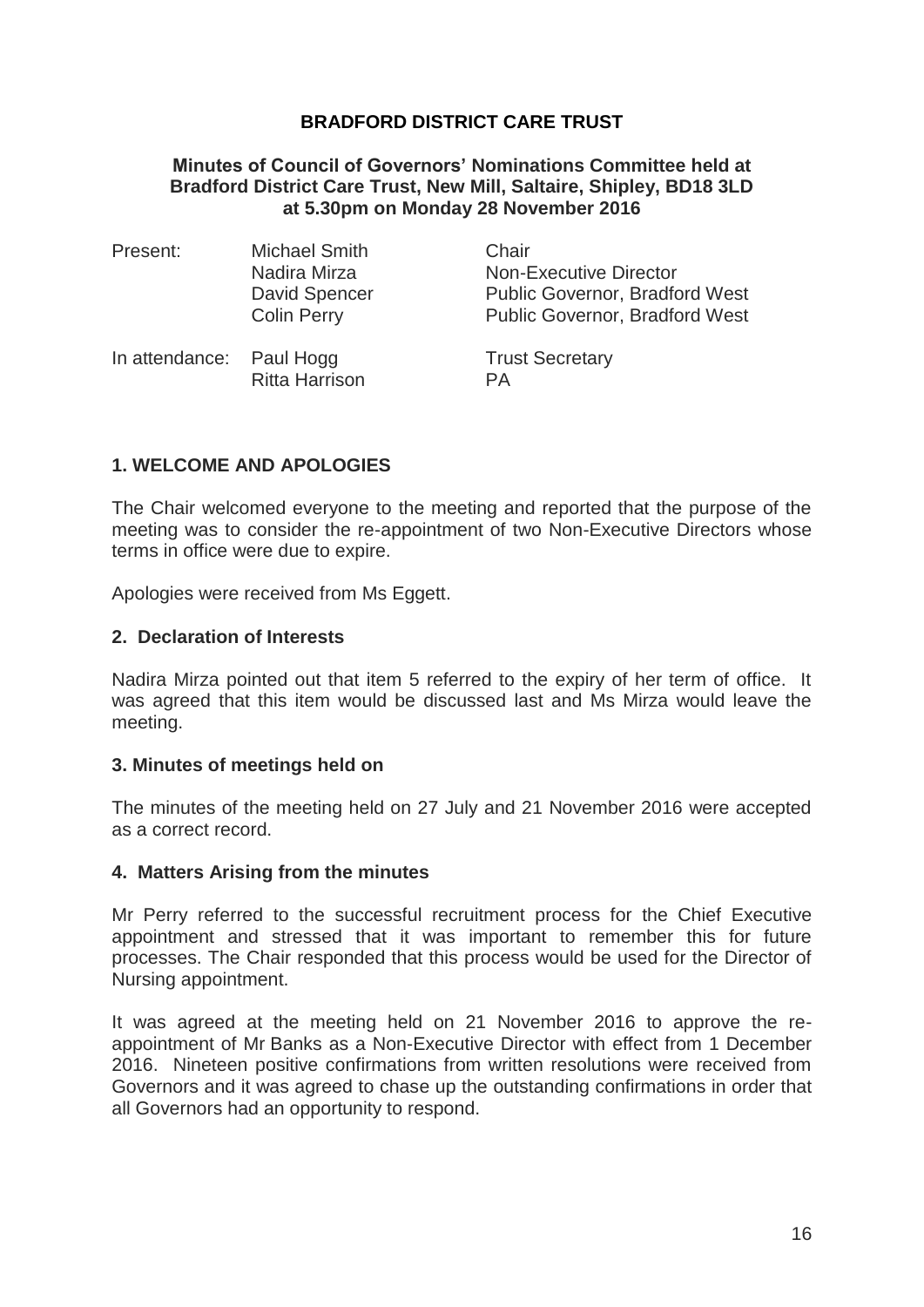### **5a. Re-Appointment of Non-Executive Directors**

#### Rob Vincent

Mr Vincent as Deputy Chair, SID and Chair of FBIC has made a significant contribution to strategic discussions at Board and Committee meetings and has brought local and central Government experience at a national level. The Chair recommended that Mr Vincent should be appointed for a second term.

#### Nadira Mirza

Ms Mirza's second term comes to an end on 31 march 2017 albeit a reduced term of office awarded by the then NHS Trust Development Agency of two years. Ms Mirza was keen to continue for another year. The Committee discussed the options available and concluded that a re-appointment for a shorter period of 6 months would be recommended. This would then give time to allow the recruitment of a suitable replacement and enable an overlap and handover.

The Nominations Committee agreed that a job specification be drawn up by HR to reflect requirements and research scoping was undertaken beforehand.

#### **The Committee agreed to recommend to the Council of Governors:-**

- **The re-appointment of Rob Vincent and;**
- **The re-appointment of Nadira Mirza for a shorter period of six months.**

#### **5b. Succession Planning of Non-Executive Directors**

The Chair presented the report to consider the terms of office of two Non-Executive Director positions that expire in February and March 2017 respectively.

The Chair advised that assurance could be taken from the departure of Mr Large and the appointment of Ms Lees and with the resulting cascade from interim appointments there was strength and depth within the organisation. The Trust Board was in a robust position. The Chair added the recruitment process was underway for the Director of Nursing. The Chair also reported that although succession would be required for the Trust Board, it was appropriate to apportion a period of time for the Chief Executive to consider the structure of the Board.

It was agreed that with service redesign, STPs, financial constraints, securing new business amongst others the Trust would need someone on board to challenge existing paradigms to get the Trust Board thinking differently; an innovator, lateral thinker, but also complementing the work of the Board in achieving and leading BDCFT's vision and plans. It was suggested that it would be useful to examine areas such as Bradford University, Bradford Institute of Health Research, Born in Bradford, Cellar Trust, Mind, Sharing Voices, Bradford Assembly as well as long standing organisations within the community.

The Chair added it would be useful for the Trust to develop a fund of people who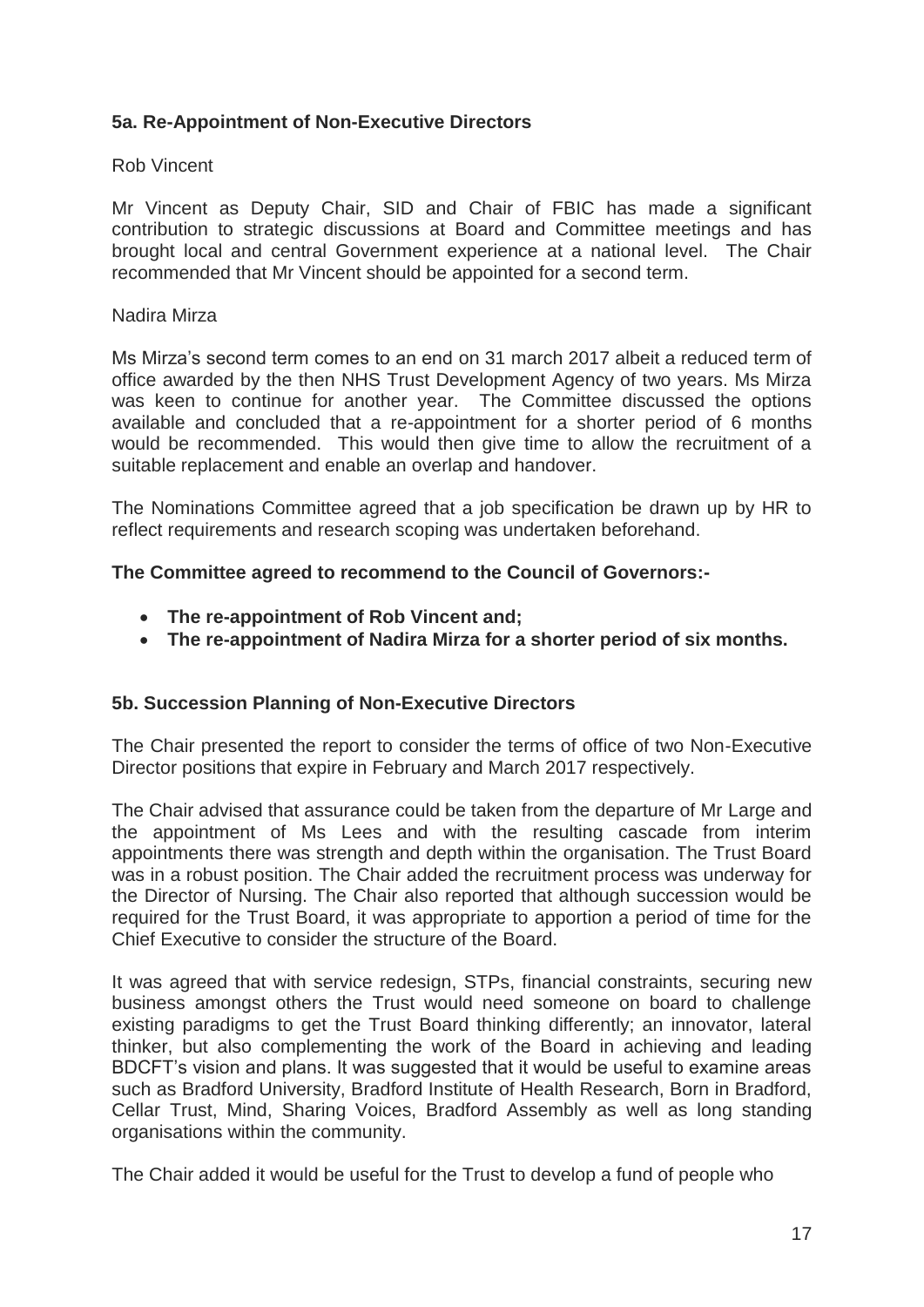were NED ready but may benefit from experience by offering opportunities for shadowing.

### **6 Terms of Reference**

The paper was presented by the Chair. With regards to the point to reduce the quorum for the meeting from four to three it was proposed that this be reduced to three to include two Governors and one Board member.

#### **The Nominations Committee:**

- **Approves the proposed changes to the Nominations Committee's terms of reference;**
- **Agrees to recommend the amendments to the Council of Governors for formal approval; and**
- **Notes the revised Committee membership**.

#### **7 Future Meeting dates**

It was agreed the Committee would meet at the end of January/beginning of February 2017. **Action: Deputy Trust Secretary to circulate the proposed meeting date.**

#### **8 ANY OTHER BUSINESS**

The Chair said he would discuss scoping work with the Director of HR & OD whereby Ms Mirza could be employed as a conduit. It was agreed preparatory work be undertaken between now and the next meeting to enable a defined process to be presented at Council of Governors meeting on 9 February 2017.